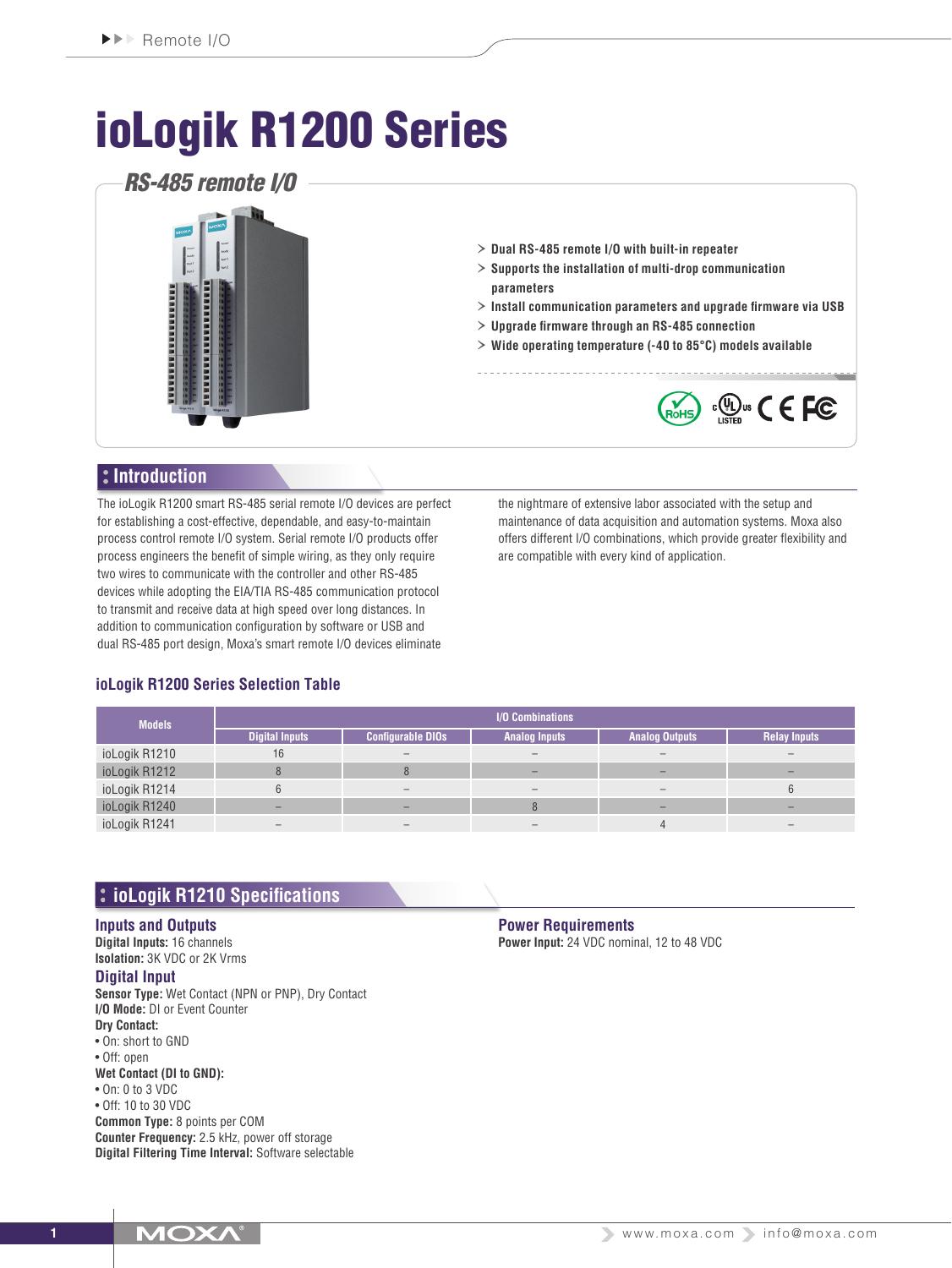# **ioLogik R1212 Specifications**

#### **Inputs and Outputs**

**Digital Inputs:** 8 channels **Configurable DIOs:** 8 channels **Isolation:** 3K VDC or 2K Vrms

#### **Digital Input**

**Sensor Type:** Wet Contact (NPN or PNP), Dry Contact **I/O Mode:** DI or Event Counter

**Dry Contact:** • On: short to GND

• Off: open

- 
- **Wet Contact (DI to GND):** • On: 0 to 3 VDC
- Off: 10 to 30 VDC
- 

# **ioLogik R1214 Specifications**

## **Inputs and Outputs**

**Digital Inputs:** 6 channels **Relay Outputs:** 6 channels **Isolation:** 3K VDC or 2K Vrms

#### **Digital Input**

**Sensor Type:** Wet Contact (NPN or PNP), Dry Contact **I/O Mode:** DI or Event Counter **Dry Contact:**

• On: short to GND

- Off: open
- **Wet Contact (DI to GND):**

• On: 0 to 3 VDC

• Off: 10 to 30 VDC **Common Type:** 6 points per COM **Counter Frequency:** 2.5 kHz, power off storage **Digital Filtering Time Interval:** Software selectable

## **ioLogik R1240 Specifications**

#### **Inputs and Outputs Analog Inputs:** 8 channels

**Isolation:** 3K VDC or 2K Vrms

# **Analog Input**

**Type:** Differential input **Resolution:** 16 bits **I/O Mode:** Voltage / Current **Input Range:** 0 to 10 VDC, 0 to 20 mA, 4 to 20 mA (burn-out mode) **Accuracy:** ±0.1% FSR @ 25°C ±0.3% FSR @ -10 and 60°C ±0.5% FSR @ -40 and 75°C

# **ioLogik R1241 Specifications**

#### **Inputs and Outputs**

**Analog Outputs:** 4 channels **Isolation:** 3K VDC or 2K Vrms

# **Analog Output**

**Resolution:** 12 bits **Output Range:** 0 to 10 VDC, 4 to 20 mA **Voltage Output:** 10 mA (max.) **Accuracy:** ±0.1% FSR @ 25°C ±0.3% FSR @ -40 and 75°C

**Common Type:** 8 points per COM **Counter Frequency:** 2.5 kHz, power off storage **Digital Filtering Time Interval:** Software selectable **Digital Output Type:** Sink

**I/O Mode:** DO or Pulse Output **Pulse Output Frequency:** 5 kHz **Over-voltage Protection:** 45 VDC **Over-current Protection:** 2.6 A (4 channels @ 650 mA) **Over-temperature Shutdown:** 175°C (typical), 150°C (min.) **Current Rating:** 200 mA per channel **Power Requirements**

**Power Input:** 24 VDC nominal, 12 to 48 VDC

# **Relay Output**

**Type:** Form A (N.O.) power relay **Contact Current Rating:** • Resistive Load: 5 A @ 30 VDC, 250 VAC, 110 VAC **Breakdown Voltage:** 500 VAC **Relay On/Off Time:** 1500 ms (Max.) **Initial Insulation Resistance:** 1000 M ohms (min.) @ 500 VDC **Mechanical Endurance:** 5,000,000 operations **Electrical Endurance:** 100,000 operations @ 5 A resistive load **Contact Resistance:** 100 m ohms (max.) **Pulse Output:** 0.3 Hz at rated load Note: Ambient humidity must be non-condensing and remain between 5 and 95%. The relays of the ioLogik R1214 may malfunction when operating in high condensation environments below 0°C.

#### **Power Requirements**

**Power Input:** 24 VDC nominal, 12 to 48 VDC

**Sampling Rate (all channels):** 12 Hz **Input Impedance:** 10M ohms (min.) **Built-in Resistor for Current Input:** 120 ohms **Power Requirements**

**Power Input:** 24 VDC nominal, 12 to 48 VDC

**Load Resistor:** • Internal register: 400 ohms Note: 24 V of external power required when loading exceeds 1000 ohms. **Power Requirements Power Input:** 24 VDC nominal, 12 to 48 VDC